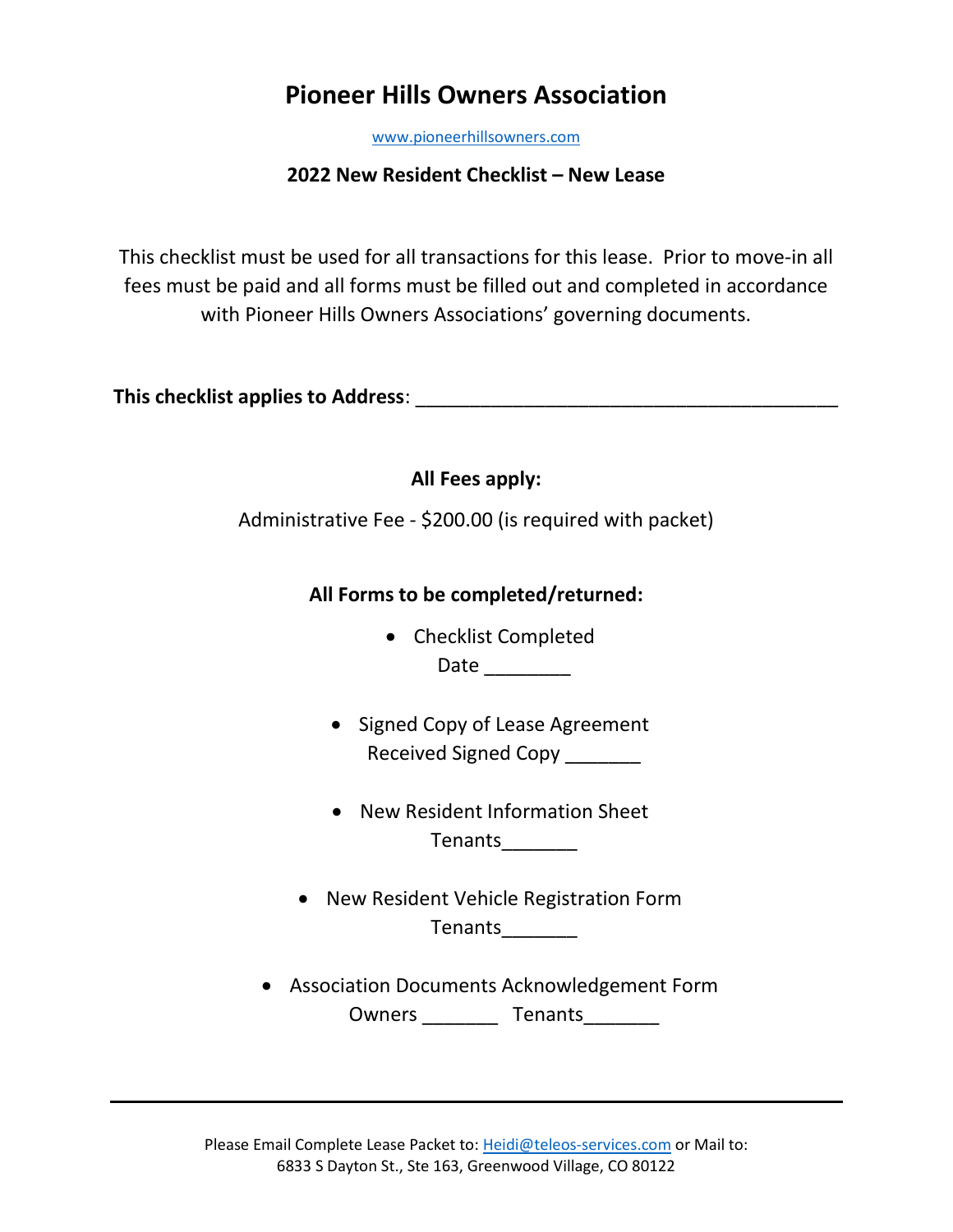# **Pioneer Hills Owners Association**

[www.pioneerhillsowners.com](http://www.pioneerhillsowners.com/)

#### **2022 Information Sheet for New Residents**

**Please complete this form entirely**

| <b>OCCUPANTS:</b>          |  |  |
|----------------------------|--|--|
|                            |  |  |
|                            |  |  |
|                            |  |  |
|                            |  |  |
|                            |  |  |
|                            |  |  |
| <b>EMERGENCY CONTACTS:</b> |  |  |
|                            |  |  |
|                            |  |  |
|                            |  |  |
| <b>HOMEOWNERS CONTACT:</b> |  |  |
|                            |  |  |
| Mailing                    |  |  |
|                            |  |  |

Please Email Complete Lease Packet to: [Heidi@teleos-services.com](mailto:Heidi@teleos-services.com) or Mail to: 6833 S Dayton St., Ste 163, Greenwood Village, CO 80122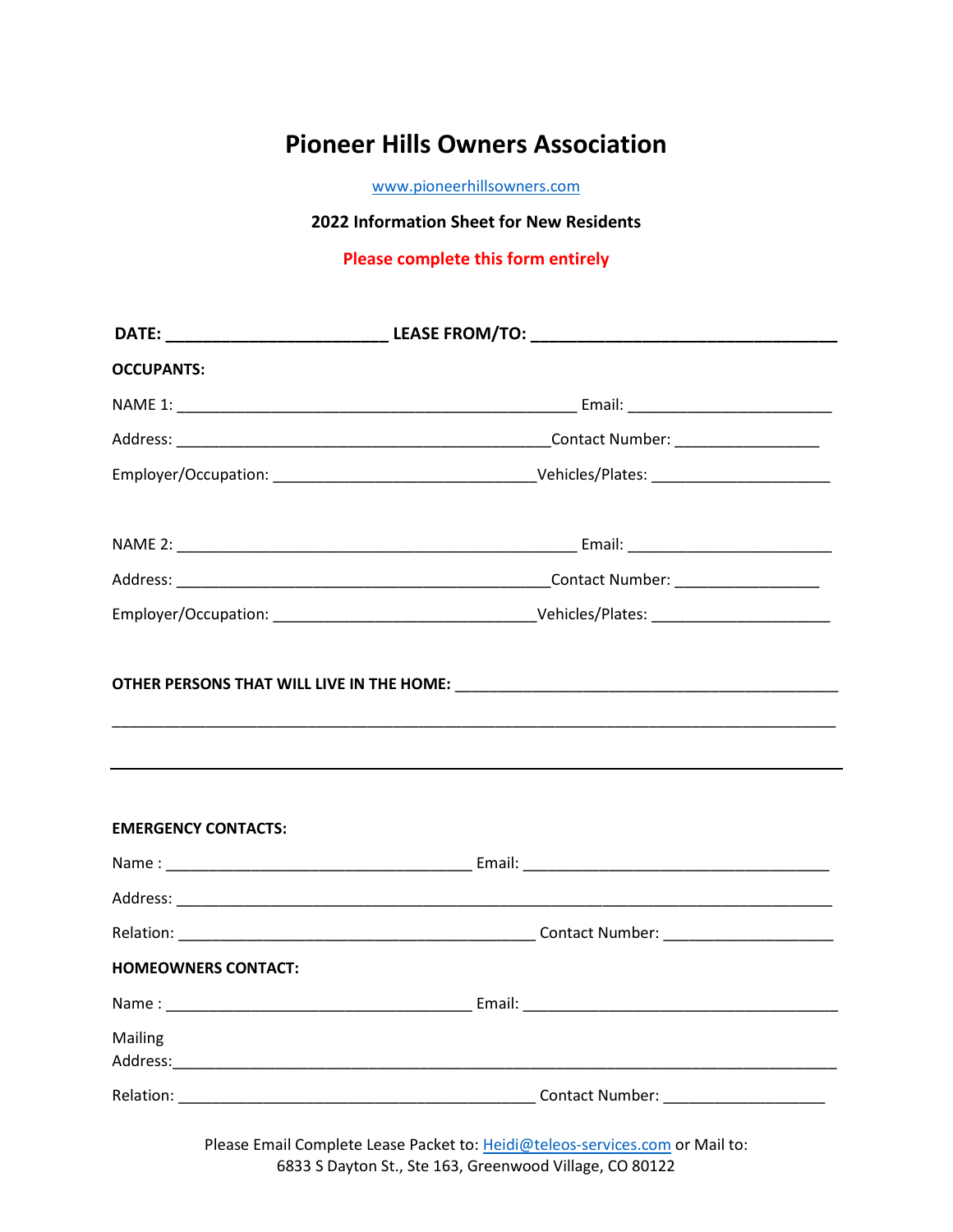# **PIONEER HILLS HOMEOWNERS ASSOCIATION, INC.**

## **2022 HOMEOWNER VEHICLE REGISTRATION**

In accordance with the Parking Rules and Regulations adopted by the Pioneer Hills Owners Association Board of Directors on July 17, 2017, the Board is requiring all Pioneer Hills homeowners in Neighborhoods III and IV to register **ALL** their vehicles with the HOA yearly.

Owner(s) who are leasing their Unit **ARE REQUIRED** to have their tenant(s) complete this form and forward to the Community Manager.

Owners are required to contact the Manager and complete a new Homeowner Vehicle Registration form (on the website) if there are any changes in vehicles within the household. Residents who fail to register their vehicles by June 01, 2022, will be fined \$50.00 and will not be permitted access to Community Pool until all vehicles are properly registered.

| <b>VEHICLES:</b>                                                          |                  |      |
|---------------------------------------------------------------------------|------------------|------|
| Year________ Make/Model_________________________________ Color___________ |                  |      |
| License Plate_______________________(Guest Pass #_______)                 |                  |      |
|                                                                           |                  |      |
| License Plate______________________(Guest Pass #_______)                  |                  |      |
| Year________ Make/Model_________________________________ Color___________ |                  |      |
| License Plate__________________(Guest Pass #______)                       |                  |      |
|                                                                           |                  |      |
| License Plate________________(Guest Pass #______)                         |                  |      |
| I am a Homeowner ________ I am NOT a Homeowner ______                     |                  |      |
| <b>Print Name</b>                                                         | <b>Signature</b> | Date |
|                                                                           |                  |      |

Please Email Complete Lease Packet to: [Heidi@teleos-services.com](mailto:Heidi@teleos-services.com) or Mail to: 6833 S Dayton St., Ste 163, Greenwood Village, CO 80122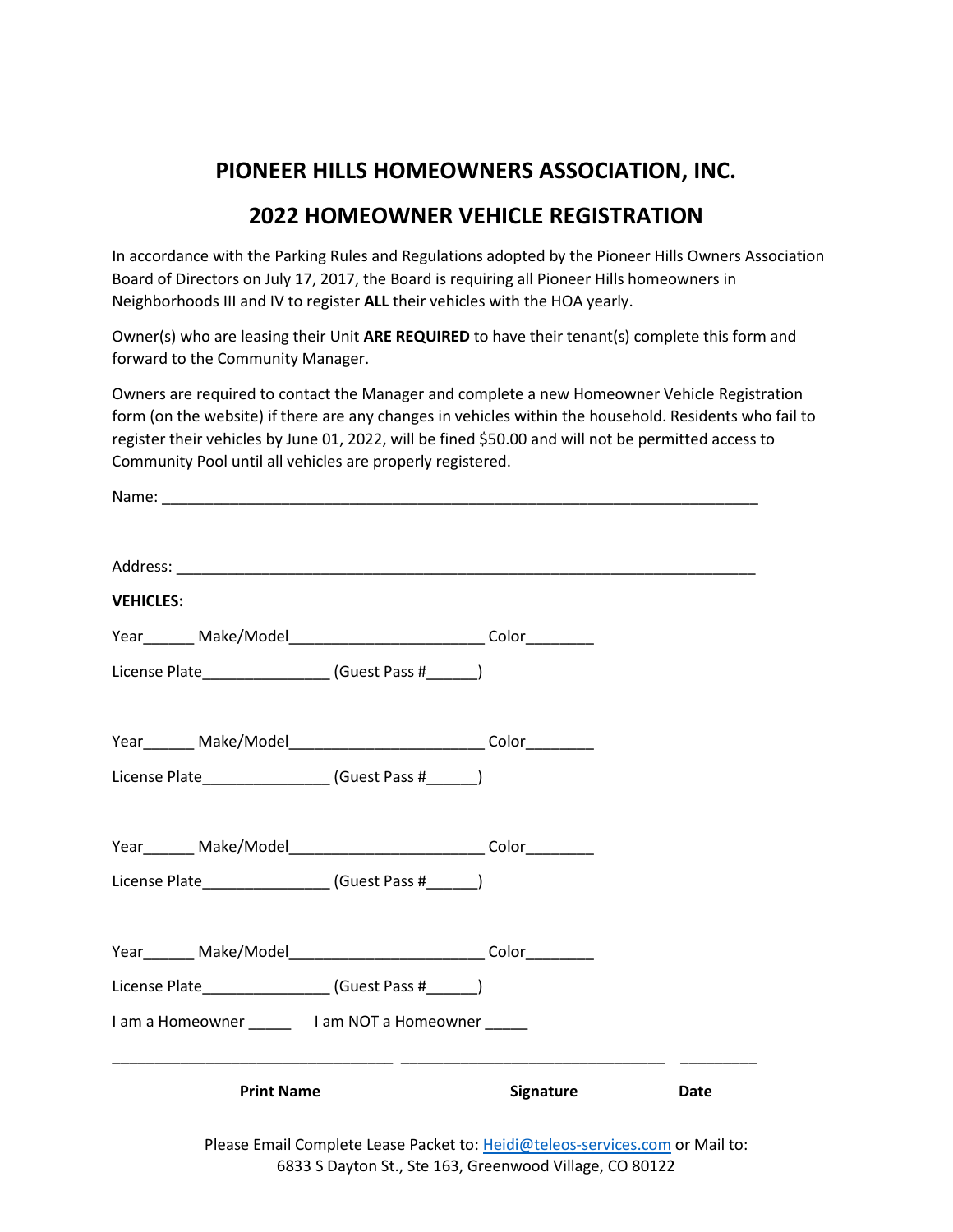## **PIONEER HILLS OWNERS ASSOCIATION, INC.**

### **Association Documents Acknowledgement**

It is important that all residents in the Pioneer Hills community know the rules of the community, and the Owners of rental units are responsible for making sure that their Tenants are aware of and adhere to the community's governing documents. For the convenience of the Owners and Tenants, all the governing documents, including the Rules and Regulations, Declarations and Bylaws, are available on the community website at [www.pioneerhillsowners.com.](http://www.pioneerhillsowners.com/) This form is meant to be an acknowledgement of the existence and applicability of the governing documents; however, this acknowledgement is not a substitute for providing and reviewing all of the governing documents applicable to the community by all Owners and Tenants.

- Upon each new lease of a unit, an administrative fee of \$200.00 is required to be paid to the management company prior to management processing the required paperwork
- All leases are subject to, and Tenants agree to abide by, the governing documents including the Declaration which is incorporated herein by reference, and all Rules and Regulations established pursuant to such Declaration, and the Association's Bylaws
- By signing below, Tenants agree to abide by all parking rules, as adopted and amended by the Association
- By signing below, Owners acknowledge that their Tenant(s) have the right to use amenities within the community, but that the Owners relinquish their rights to use community amenities during the term of the lease.
- Owners are and shall remain responsible for all charges, fees, fines and penalties assessed against their Tenants during the lease term.
- No subletting by Tenants is permitted

| Owner:  | Date: |
|---------|-------|
| Owner:  | Date: |
| Tenant: | Date: |
| Tenant: | Date: |

Please Email Complete Lease Packet to: [Heidi@teleos-services.com](mailto:Heidi@teleos-services.com) or Mail to: 6833 S Dayton St., Ste 163, Greenwood Village, CO 80122